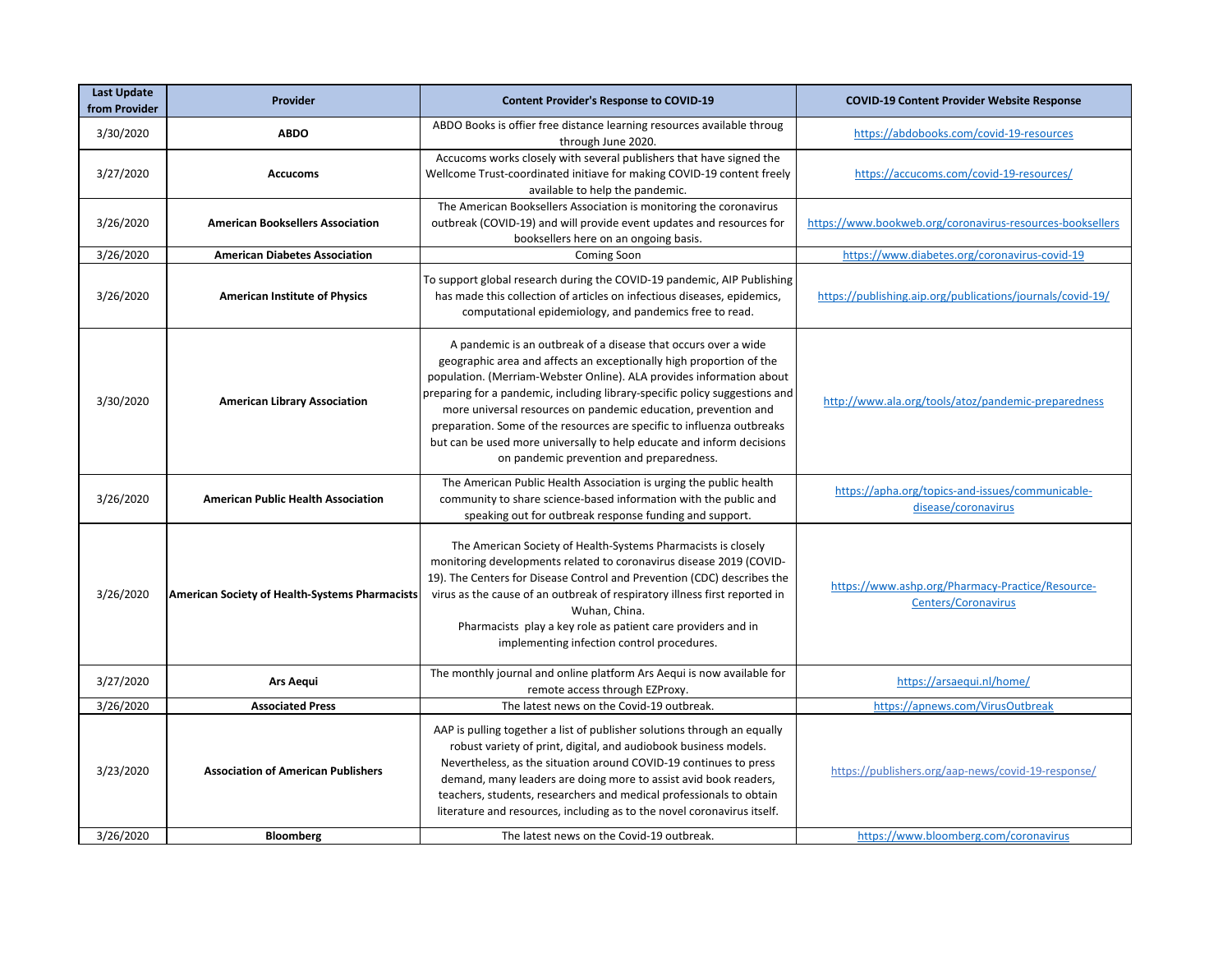| 3/30/2020 | <b>Bookshare</b>                                 | As communities, schools, and families contend with COVID-19<br>(coronavirus), we know educators and parents are trying to figure out<br>how to continue educating students during school closures.<br>Bookshare can help.                                                                                                                                                                                                                                                         | https://www.bookshare.org/cms/help-center/learning-<br>center/school-closure                     |
|-----------|--------------------------------------------------|-----------------------------------------------------------------------------------------------------------------------------------------------------------------------------------------------------------------------------------------------------------------------------------------------------------------------------------------------------------------------------------------------------------------------------------------------------------------------------------|--------------------------------------------------------------------------------------------------|
| 3/23/2020 | <b>Bulletin of the World Health Organization</b> | The Bulletin is a fully open-access journal with no article-processing<br>charges. All articles are available under the Creative Commons<br>Attribution 3.0 IGO licence (CC BY 3.0 IGO) and are freely available online.                                                                                                                                                                                                                                                          | https://www.who.int/bulletin/en/                                                                 |
| 3/26/2020 | <b>BVS Salud (Brazil)</b>                        | Updates on research of Covid-19                                                                                                                                                                                                                                                                                                                                                                                                                                                   | https://bvsalud.org/vitrinas/en/post vitrines/novel coronavirus/                                 |
| 3/23/2020 | <b>Chinese Journal of Lung Cancer</b>            | Coming Soon                                                                                                                                                                                                                                                                                                                                                                                                                                                                       | http://www.lungca.org/index.php?journal=01                                                       |
| 3/23/2020 | <b>Clarivate Analytics</b>                       | Clarivate takes their global citizenship role very seriously and their<br>response includes the launch of a global resource site to help medical<br>researchers and healthcare professionals access the world's leading<br>research and late-breaking news around the coronaviruses.                                                                                                                                                                                              | https://clarivate.com/coronavirus-resources/                                                     |
| 3/26/2020 | <b>Copyright Clearance Center</b>                | CCC recognizes publishing and information organizations for contributing<br>to the common good by providing access to relevant science, news and<br>educational content related to COVID-19 and the novel Coronavirus<br>causing it.                                                                                                                                                                                                                                              | http://www.copyright.com/coronavirus-covid-19/                                                   |
| 3/25/2020 | <b>Cortellis</b>                                 | Cortellis has mad articles in this collection are from BioWorld's ongoing<br>coverage of the COVID-19 coronavirus outbreak.                                                                                                                                                                                                                                                                                                                                                       | https://www.bioworld.com/articles/topic/517                                                      |
| 3/27/2020 | <b>Digital Science</b>                           | Coming Soon                                                                                                                                                                                                                                                                                                                                                                                                                                                                       | https://www.digital-science.com/?s=Covid+19                                                      |
| 3/23/2020 | <b>Dimensions</b>                                | Datasets and clinical trials from Dimensions that are related to COVID-19<br>are being made freely available. The content has been exported from<br>Dimensions using a query in the openly accessible Dimensions<br>application, which you can access at the website in Column D.                                                                                                                                                                                                 | https://covid-19.dimensions.ai/                                                                  |
| 3/26/2020 | DK                                               | DK is providing information on what you need to know regarding travel<br>during the coronavirus / COVID-19 pandemic                                                                                                                                                                                                                                                                                                                                                               | https://www.dk.com/us/article/need-to-know-travel-during-the-<br>coronavirus--covid-19-pandemic/ |
| 3/23/2020 | <b>Docuseek</b>                                  | Coming Soon                                                                                                                                                                                                                                                                                                                                                                                                                                                                       | https://www.docuseek2.com/                                                                       |
| 3/23/2020 | eLife                                            | eLife and COVID-19: Keeping communications open with online research https://elifesciences.org/inside-elife/1a9d9c08/elife-and-covid-19-<br>talks.                                                                                                                                                                                                                                                                                                                                | keeping-communications-open-with-online-research-talks                                           |
| 3/23/2020 | <b>EMBO Press</b>                                | EMBO Press is a signatory of the publisher commitment to make all<br>COVID-19-related manuscripts, and the available source data<br>immediately accessible by encouraging posting on preprint servers, by<br>sharing the information directly with WHO and by Open Access<br>publication of all COVID-19 related papers on the journal webpages and<br>PubMed Central.                                                                                                            | https://www.embo.org/news/articles/2020/coronavirus-update                                       |
| 3/25/2020 | <b>European Commission</b>                       | The European Commission is coordinating a common European response<br>to the outbreak of COVID-19. They are taking resolute action to reinforce<br>our public health sectors and mitigate the socio-economic impact in the<br>European Union. They are mobilising all means at their disposal to help<br>their Member States coordinate their national responses and are<br>providing objective information about the spread of the virus and<br>effective efforts to contain it. | https://ec.europa.eu/info/live-work-travel-eu/health/coronavirus-<br>response en                 |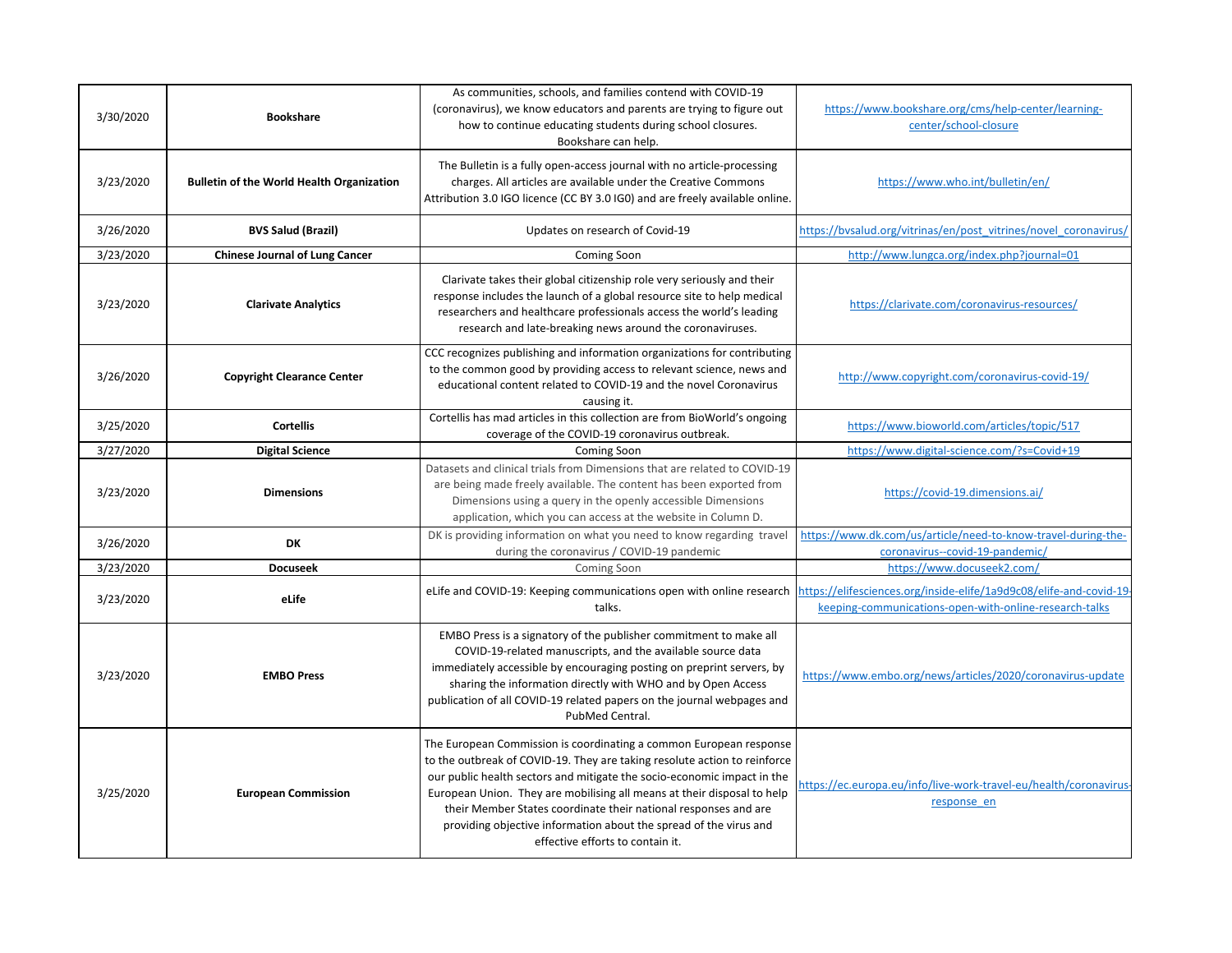| 3/23/2020 | <b>European Respiratory Soceity</b>  | The ERS resource area brings together information about the outbreak<br>and COVID-19 content from ERS and ELF as it is published. All content<br>listed on this page is free to access.                                                                                                                                                       | https://www.ersnet.org/the-society/news/novel-coronavirus-<br>outbreak--update-and-information-for-healthcare-professionals            |
|-----------|--------------------------------------|-----------------------------------------------------------------------------------------------------------------------------------------------------------------------------------------------------------------------------------------------------------------------------------------------------------------------------------------------|----------------------------------------------------------------------------------------------------------------------------------------|
| 3/26/2020 | Eurosurveillance                     | Europe's journal on infectious disease surveillance, epidemiology,<br>prevention and control is making articles freely available on their<br>website.                                                                                                                                                                                         | https://www.eurosurveillance.org/content/2019-ncov                                                                                     |
| 3/23/2020 | <b>F1000 Research Limited</b>        | F1000Research is an Open Research publishing platform for scientists,<br>scholars and clinicians offering rapid publication of articles and other<br>research outputs without editorial bias. All articles benefit from<br>transparent peer review and editorial guidance on making all source data<br>openly available.                      | https://f1000research.com/browse/articles                                                                                              |
| 3/25/2020 | <b>HarperCollins Publishers</b>      | During this unprecedented time, while children and parents are at home<br>and we're all practicing social distancing, HarperCollins brings books and<br>authors to kids of all ages through Harper at Home online initiatives.                                                                                                                | https://www.harpercollins.com/childrens/harper-at-home/                                                                                |
| 3/26/2020 | <b>Harvard Business Review</b>       | Special Coverage of the Coronavirus and helping provide information<br>during this pandemic.                                                                                                                                                                                                                                                  | https://hbr.org/insight-center/coronavirus                                                                                             |
| 3/26/2020 | <b>Healio</b>                        | The latest news on the novel coronavirus outbreak, including updated<br>COVID-19 case counts and information about the global public health<br>response and emerging research.                                                                                                                                                                | https://www.healio.com/infectious-disease/resource-<br>centers/%7B5aad9d15-ae4b-4b60-8060-<br>ede3d9225e87%7D/covid-19-resource-center |
| 3/23/2020 | <b>Healthcare Infection Society</b>  | The Healthcare Infection Society is acutely aware of the potential of the<br>impact of COVID-19 on the professional workloads and well-being of IPC<br>specialists. In light of this, we are adjusting our activities and levels of our<br>communications with members.                                                                       | https://www.his.org.uk/about/impact-of-covid-19/                                                                                       |
| 3/27/2020 | <b>Independent Publishers Group</b>  | IPG Continues to Serve Booksellers, Publishers, and Readers Amid COVID-<br>19 Crisis.                                                                                                                                                                                                                                                         | https://www.ipgbook.com/ipg-continues-to-serve-booksellers--<br>publishers--and-readers-amid-covid-19-crisis-news-306.php              |
| 3/27/2020 | <b>Index of Medieval Art</b>         | In recognition of the challenges faced by students, faculty, and<br>researchers now working on line in response to the COVID-19 pandemic,<br>the Index of Medieval Art at Princeton University has made its online<br>database open-access until June 1, 2020. As always, the database can be<br>accessed at https://theindex.princeton.edu/. | https://theindex.princeton.edu/                                                                                                        |
| 3/25/2020 | <b>IntechOpen</b>                    | We pride ourselves on our belief that scientific progress is generated by<br>collaboration, that the playing field for scientific research should be<br>leveled globally, and that research conducted in a democratic<br>environment, with the use of innovative technologies, should be made<br>available to anyone.                         | https://www.intechopen.com/about-intechopen                                                                                            |
| 3/23/2020 | <b>JMIR Publishers</b>               | JMIR Publications is one of the leading open access digital health research<br>publisher.                                                                                                                                                                                                                                                     | https://www.jmirpublications.com/                                                                                                      |
| 3/27/2020 | <b>John Libbey Eurotext</b>          | Faced with the unprecedented crisis linked to the numerous cases of<br>human infections caused by the new coronavirus (COVID-19),<br>John Libbey takes action and opens access to all of its content.                                                                                                                                         | https://www.jle.com/en/index.phtml                                                                                                     |
| 3/26/2020 | <b>Jones &amp; Bartlett Learning</b> | Jones & Bartlett Learning has a Public Health Blog on Covid-19.                                                                                                                                                                                                                                                                               | https://blogs.jblearning.com/public-health/coronavirus-history-<br>presentation-prevention                                             |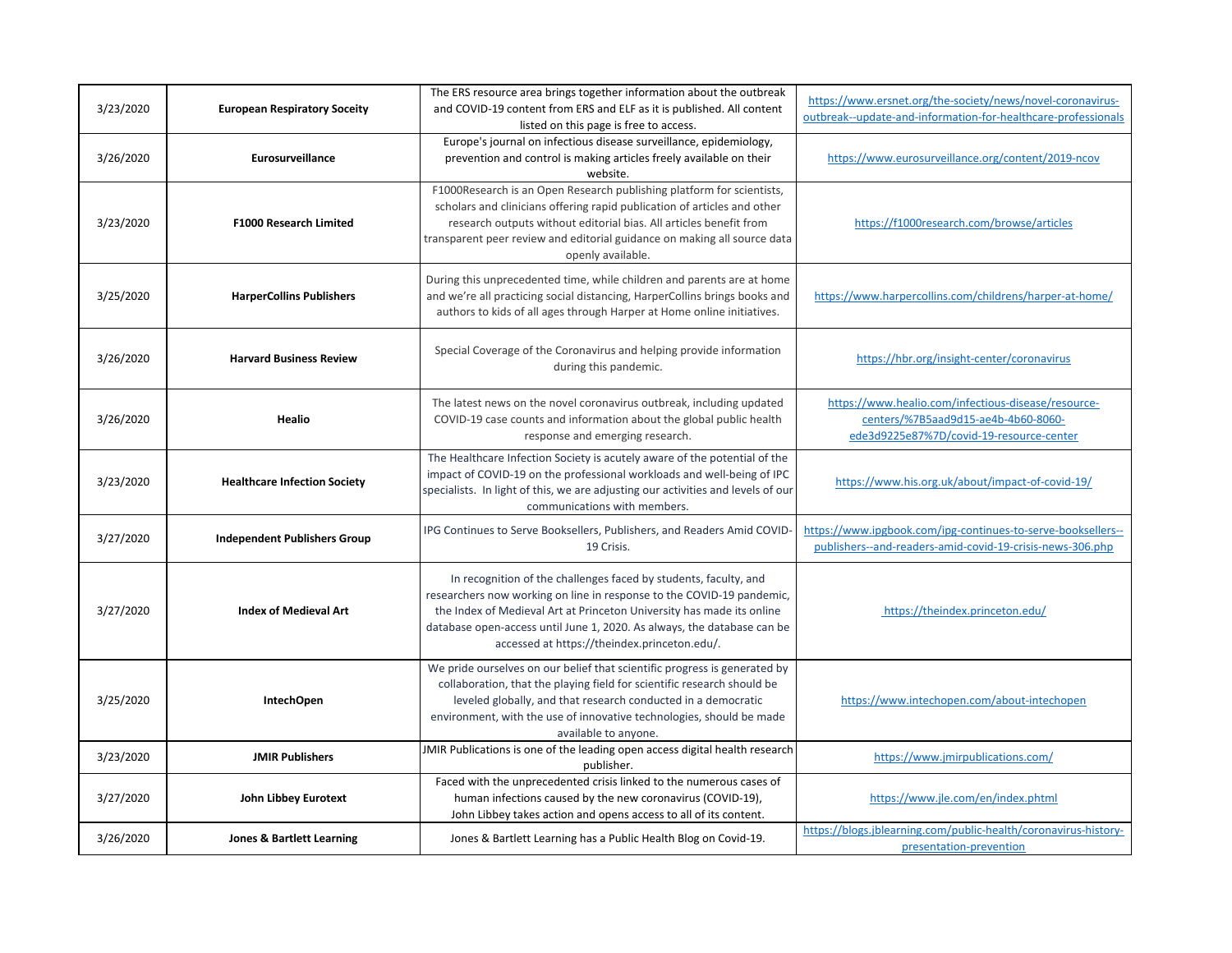| 3/23/2020 | Kahoot                                             | Kahoot is a tool for quizzing students in online learning. For affected<br>universities the full version of Kahoot is free until the end of the<br>semester. Educators may request an account directly at Kahoot.                                                                                                                                                                                                                      | https://kahoot.com/blog/2020/02/27/kahoot-free-access-schools<br>higher-education-coronavirus/ |
|-----------|----------------------------------------------------|----------------------------------------------------------------------------------------------------------------------------------------------------------------------------------------------------------------------------------------------------------------------------------------------------------------------------------------------------------------------------------------------------------------------------------------|------------------------------------------------------------------------------------------------|
| 3/30/2020 | <b>Library Journal</b>                             | Library Journal Offers Temporary Free Access to All Digital Content During<br>COVID-19 Crisis                                                                                                                                                                                                                                                                                                                                          | https://www.libraryjournal.com/?detailStory=ljfreecontent                                      |
| 3/23/2020 | <b>Life Science Alliance</b>                       | Life Science Alliance is an international, open-access, editorially<br>independent, and peer-reviewed journal launched by an alliance of three<br>preeminent scientific organizations: EMBO, Rockefeller University, and<br>Cold Spring Harbor Laboratory.                                                                                                                                                                             | https://www.life-science-alliance.org/content/latest                                           |
| 3/23/2020 | <b>Lumen Learning</b>                              | Amid all this disruption and uncertainty, the Lumen Learning Team stands<br>ready to assist with any rapid transition institutions and educators may<br>be making to online learning, in order to reduce risk and slow the pace of<br>transmission.                                                                                                                                                                                    | https://info.lumenlearning.com/transition-spring2020                                           |
| 3/26/2020 | <b>Mark Allen Group</b>                            | The Mark Allen Group has collected all articles on the current coronavirus<br>outbreak from across MA Healthcare journals. All articles are freely<br>available.                                                                                                                                                                                                                                                                       | https://www.magonlinelibrary.com/coronavirus                                                   |
| 3/26/2020 | medRxiv                                            | medRxiv has collected preprints on the Covid-19 outbreak.                                                                                                                                                                                                                                                                                                                                                                              | http://connect.medrxiv.org/relate/content/181                                                  |
| 3/31/2020 | National Geographic Learning, a Cengage<br>Company | National Geographic Learning is providing all U.S. K-12 teachers with free<br>access to Cengage's learning platforms and eBooks. Cengage is extending<br>access for current digital users and providing training and support for<br>educators transitioning to online teaching.                                                                                                                                                        | https://ngl.cengage.com/assets/html/covid19/                                                   |
| 3/30/2020 | <b>National Theatre Live</b>                       | The National Theatre in London will begin broadcasting a play every<br>Thursday on its YouTube channel, starting April 2 at 2 p.m. Eastern. The<br>videos will be available to stream a week after they launch. The first<br>production slated to air is Richard Bean's "One Man, Two Guvnors,"<br>starring James Corden, followed by adaptations of Charlotte Brontë's<br>"Jane Eyre" and Robert Louis Stevenson's "Treasure Island." | https://www.youtube.com/channel/UCUDq1XzCY0NIOYVJvEMQj<br>qw                                   |
| 3/23/2020 | <b>Ohio State University Press</b>                 | For the duration of this crisis, all Ohio State University Press monographs,<br>and the linguistics textbook language files, will be open and free to use<br>through the Ohio State University Libraries' Institutional Repository, The<br>Knowledge Bank (https://kb.osu.edu/).                                                                                                                                                       | https://ohiostatepress.org/Other/COVID19 OA press release.pd                                   |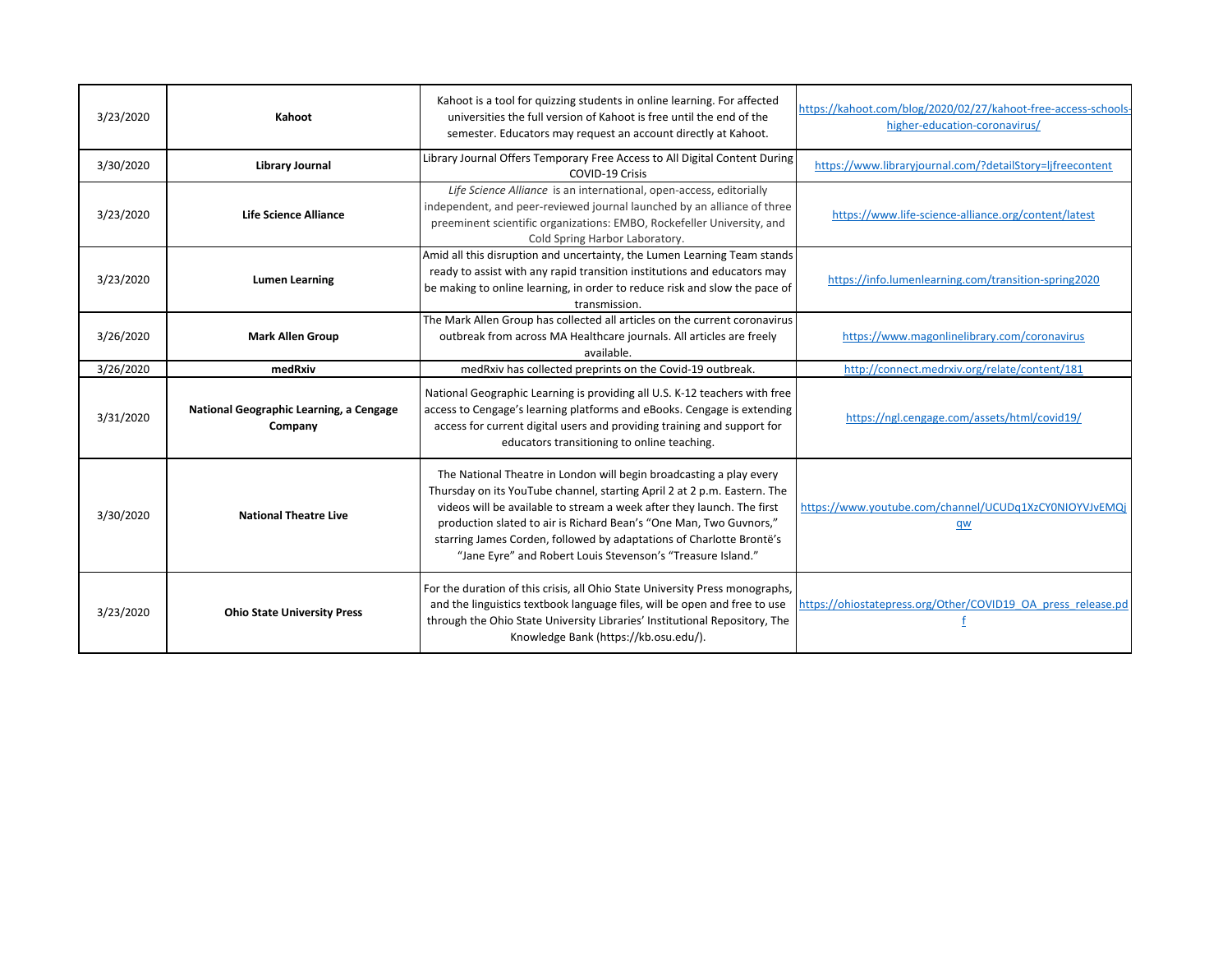| 3/25/2020 | Pearson                                                                            | More than 300 million students worldwide are having their education<br>disrupted by the spread of Coronavirus. Schools and universities haven't<br>faced this level of disruption in generations, but unlike any time in the<br>past, we have the ability to continue education even when schools close.<br>Learners, teachers and families are at the heart of everything Pearson<br>does and we are committed to helping everyone have positive learning<br>experiences, whether online or in school.<br>In this uncertain environment, it's important that learning continues,<br>even if it can't happen in person. That's why we're providing access to<br>expert faculty, best practices, and other online learning resources for<br>people who are studying, teaching or working remotely. We'll be<br>updating this site regularly with even more helpful resources. | https://www.pearson.com/news-and-research/working-learning-<br>online-during-pandemic.html             |
|-----------|------------------------------------------------------------------------------------|------------------------------------------------------------------------------------------------------------------------------------------------------------------------------------------------------------------------------------------------------------------------------------------------------------------------------------------------------------------------------------------------------------------------------------------------------------------------------------------------------------------------------------------------------------------------------------------------------------------------------------------------------------------------------------------------------------------------------------------------------------------------------------------------------------------------------------------------------------------------------|--------------------------------------------------------------------------------------------------------|
| 3/25/2020 | <b>Penguin Random House</b>                                                        | Penguin Random House has enabled virtual learning environments and<br>livestreamed story times for their authors and readers, as well as for<br>educators, librarians, and booksellers to support schools and public<br>libraries forced to close by the escalating COVID-19 outbreak.                                                                                                                                                                                                                                                                                                                                                                                                                                                                                                                                                                                       | https://www.penguinrandomhouse.com/penguin-random-house-<br>temporary-open-license/                    |
| 3/23/2020 | <b>PNAS - Proceedings of the National Academy of</b><br><b>Sciences of the USA</b> | Proceedings of the National Academy of the Sciences is an authoritative<br>source of high-impact, original research that broadly spans the biological,<br>physical, and social sciences. PNAS commits to immediately and freely<br>sharing research data and findings relevant to the novel coronavirus<br>(COVID-19) outbreak.<br>See the free collection of PNAS coronavirus papers and the Wellcome<br>joint statement.                                                                                                                                                                                                                                                                                                                                                                                                                                                   | https://www.pnas.org/coronavirus                                                                       |
| 3/23/2020 | Redshelf                                                                           | RedShelf is providing free access to digital textbooks (to students from<br>nonprofit, semester-based colleges & universities) through May 25.                                                                                                                                                                                                                                                                                                                                                                                                                                                                                                                                                                                                                                                                                                                               | https://solve.redshelf.com/hc/en-us/categories/360003333794-<br>RedShelf-Responds-to-COVID-19-Outbreak |
| 3/23/2020 | <b>Rockefeller University Press</b>                                                | Coming Soon                                                                                                                                                                                                                                                                                                                                                                                                                                                                                                                                                                                                                                                                                                                                                                                                                                                                  | <b>Coming Soon</b>                                                                                     |
| 3/26/2020 | <b>S&amp;P Global</b>                                                              | S&P Global has created a collection of content includes our analyses and<br>insights on how coronavirus may impact public health, the global<br>economy, and commodity markets as the situation develops.                                                                                                                                                                                                                                                                                                                                                                                                                                                                                                                                                                                                                                                                    | https://www.spglobal.com/en/research-<br>insights/topics/coronavirus                                   |
| 3/25/2020 | <b>Scholastic</b>                                                                  | Scholastic is offering free online courses through their "Learning from<br>Home" free hub along with daily projects "to keep kids reading, thinking,<br>and growing" for families, educators, and students.                                                                                                                                                                                                                                                                                                                                                                                                                                                                                                                                                                                                                                                                  | https://classroommagazines.scholastic.com/support/learnathom<br>e.html                                 |
| 3/30/2020 | <b>Scribd</b>                                                                      | This online library, containing ebooks, audiobooks and magazine articles,<br>is making all of its content accessible for free for 30 days.                                                                                                                                                                                                                                                                                                                                                                                                                                                                                                                                                                                                                                                                                                                                   | https://blog.scribd.com/home/2020/3/17/a-letter-from-the-<br>scribd-ceo-to-our-community               |
| 3/25/2020 | Simon & Schuster                                                                   | Simon & Schuster (S&S) is providing resources and support as booksellers<br>and educators navigate distance learning and bookselling in the weeks<br>ahead.                                                                                                                                                                                                                                                                                                                                                                                                                                                                                                                                                                                                                                                                                                                  | http://simonandschusterpublishing.com/thebookpantry/index.ht<br>m <sub>l</sub>                         |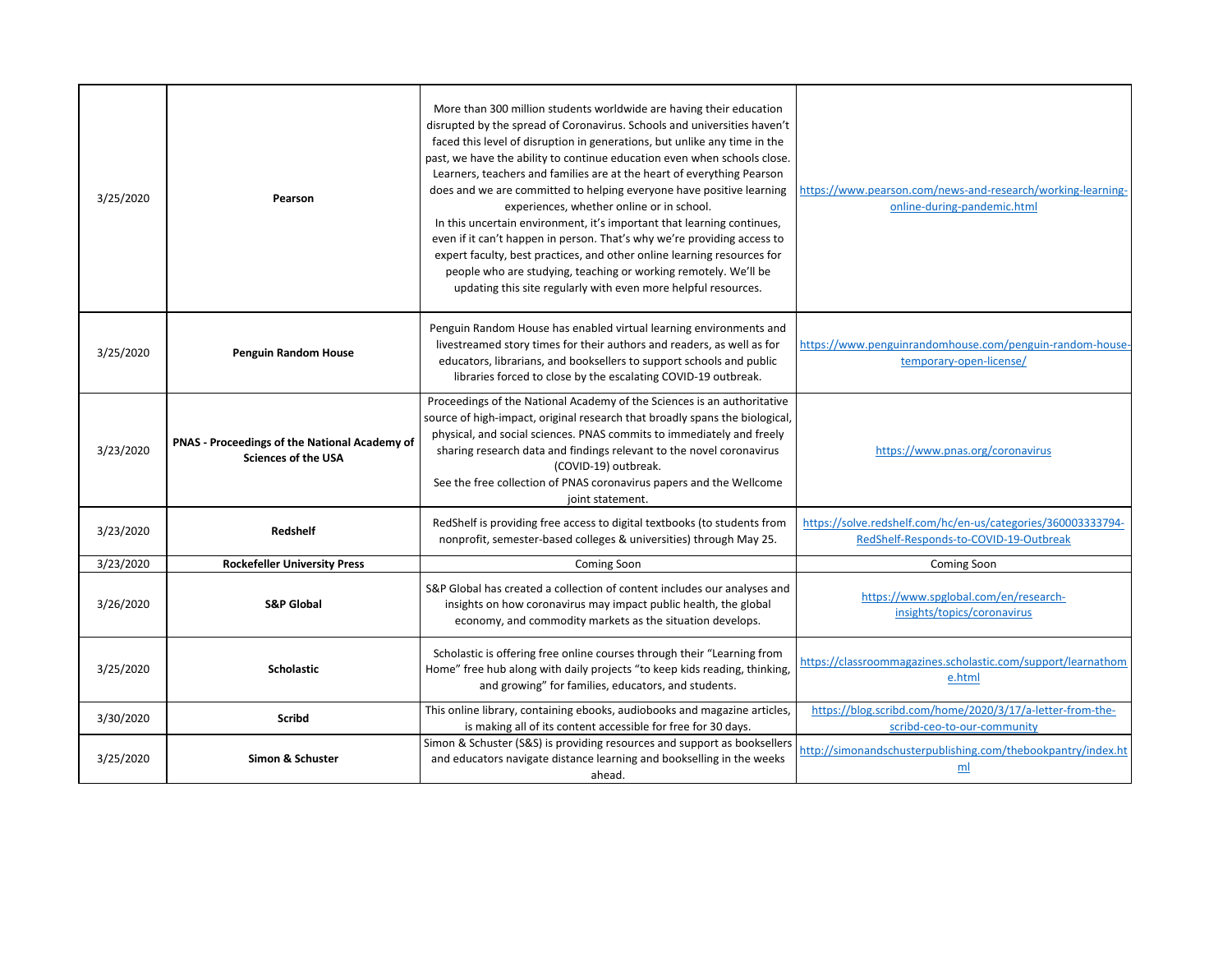| 3/23/2020 | <b>SoftChalk</b>                  | SoftChalk, the education company that provides the premier online<br>lesson creation and student interaction tool, is offering assistance to<br>academic institutions and organizations to help educators meet the<br>demands created by school closings and the temporary shift to online<br>course delivery during the COVID-19 threat. SoftChalk is offering free<br>access to SoftChalk Cloud from now through May 31, 2020.                                                                                            | https://preview.hs-<br>sites.com/ hcms/preview/content/26956660690?portalId=26691<br>44& preview=true&cacheBust=0&preview key=aywrThlK&from<br>buffer=false& hstc=212454219.8b934c27fcaacf50e9cc83d9e9c8<br>42a2.1584979772174.1584979772174.1584979772174.1& hssc<br>=212454219.1.1584979772175& hsfp=824236545 |
|-----------|-----------------------------------|-----------------------------------------------------------------------------------------------------------------------------------------------------------------------------------------------------------------------------------------------------------------------------------------------------------------------------------------------------------------------------------------------------------------------------------------------------------------------------------------------------------------------------|------------------------------------------------------------------------------------------------------------------------------------------------------------------------------------------------------------------------------------------------------------------------------------------------------------------|
| 3/25/2020 | <b>STM</b>                        | As the situation with Covid-19 continues to develop rapidly, STM's<br>members have been responding to the global health epidemic by making<br>relevant research quickly and freely available.                                                                                                                                                                                                                                                                                                                               | https://www.stm-assoc.org/about-the-industry/coronavirus-2019-<br>ncov/                                                                                                                                                                                                                                          |
| 3/25/2020 | <b>Teacher Created Materials</b>  | Teacher Created Materials (TCM) offers free teacher-approved resources<br>for at-home learning. The materials are designed to help students solidify<br>the concepts they learn in school, and equip them for learning at home.                                                                                                                                                                                                                                                                                             | https://www.teachercreatedmaterials.com/teachers/free-home-<br>learning/                                                                                                                                                                                                                                         |
| 3/26/2020 | The Chronicle of Higher Education | The Chronicle's key coverage of how this worldwide crisis affected college<br>campuses.                                                                                                                                                                                                                                                                                                                                                                                                                                     | https://www.chronicle.com/specialreport/Coronavirus-Hits-<br>Campus/275                                                                                                                                                                                                                                          |
| 3/26/2020 | <b>The Company of Biologists</b>  | PrePrint and published articles are freely available on their website.                                                                                                                                                                                                                                                                                                                                                                                                                                                      | https://prelights.biologists.com/prelists/wuhan-coronavirus-2019-<br>ncov/                                                                                                                                                                                                                                       |
| 3/30/2020 | <b>The Journal</b>                | In response to the number of states, districts and schools that are<br>shuttering schools to students over the next several weeks in response to<br>fears about the Novel Coronavirus (COVID-19), education technology<br>companies have stepped forward to help educators reach students in<br>virtual ways. In many cases, the companies are making their paid services<br>free through the rest of the school year; in other cases, they're lifting<br>limits to services and/or adding premium features to what's free. | https://thejournal.com/articles/2020/03/13/free-resources-ed-<br>tech-companies-step-up-during-coronavirus-outbreak.aspx                                                                                                                                                                                         |
| 3/23/2020 | <b>The Lancet</b>                 | To assist health workers and researchers working under challenging<br>conditions to bring this outbreak to a close, The Lancet has created a<br>Coronavirus Resource Centre. This resource brings together new 2019<br>novel coronavirus disease (COVID-19) content from across The Lancet<br>journals as it is published. All of our COVID-19 content is free to access.                                                                                                                                                   | https://www.thelancet.com/coronavirus                                                                                                                                                                                                                                                                            |
| 3/30/2020 | <b>UK Publishers Association</b>  | The Publishers Association will update this web page on an ongoing basis<br>to link to the latest government advice for businesses relating to<br>Coronavirus (COVID-19), as well as relevant announcements and<br>resources of relevance to the publishing industry.                                                                                                                                                                                                                                                       | https://www.publishers.org.uk/coronavirus/                                                                                                                                                                                                                                                                       |
| 3/23/2020 | <b>Vital Source</b>               | VitalSource and Publishers to Provide Free Access to eTextbooks to<br>Students Affected by COVID-19 Campus Closures.<br>Students will be able to access their class materials through VitalSource's<br>Bookshelf app at no cost.                                                                                                                                                                                                                                                                                            | https://press.vitalsource.com/vitalsource-helps                                                                                                                                                                                                                                                                  |